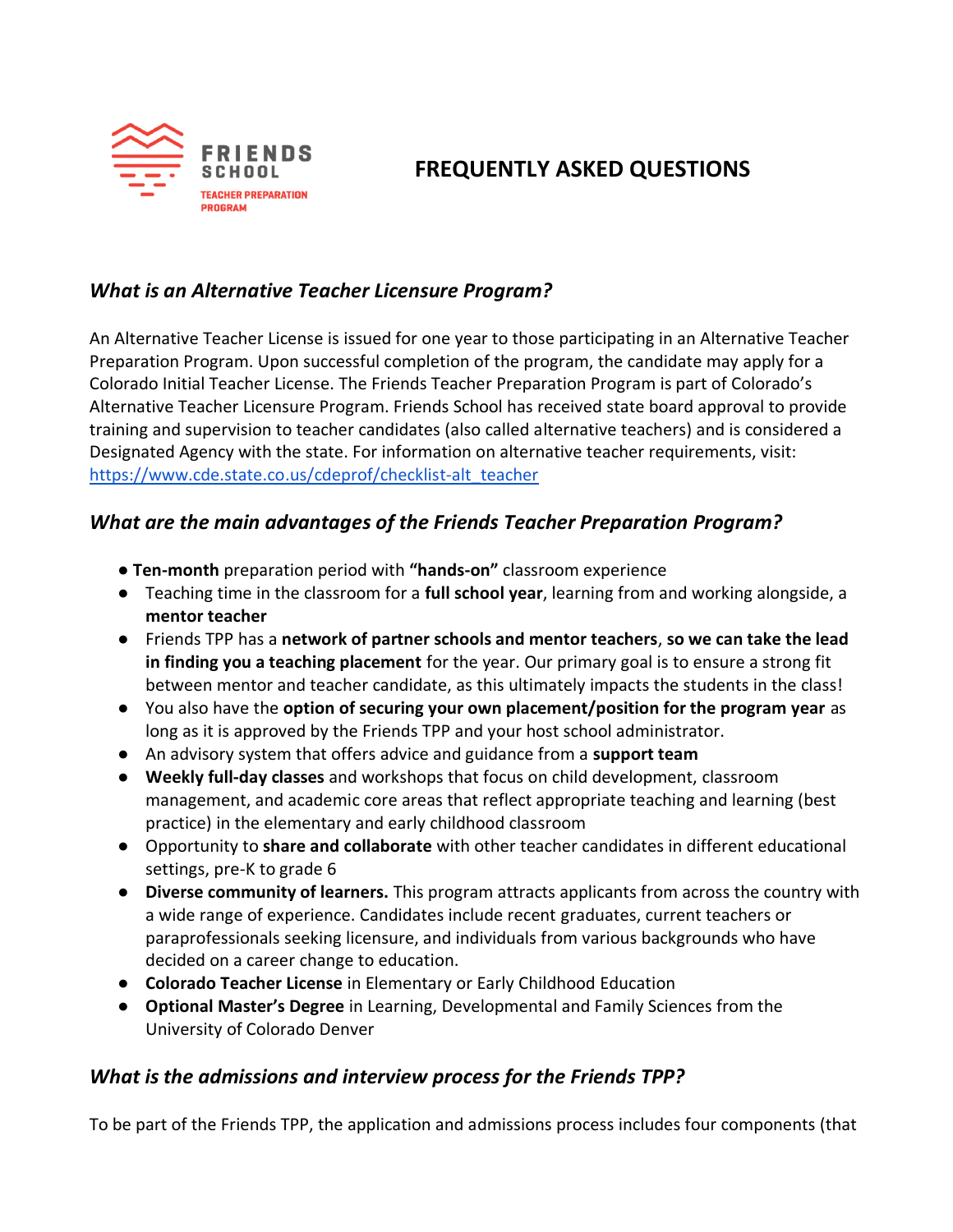do *not necessarily occur in this order*):

- **One:** Completion of the online application and submission of required documents: *an essay response, resume, official transcripts, and 2 letters of recommendation*
- **Two:** Completion of CDE Alternative License Requirements
- **Three:** Formal interview with the Friends TPP program staff
- **Four:** Matching applicants with appropriate mentors. Applicants will meet with potential mentor teachers to determine a solid co-teaching partnership for the upcoming year. This is fundamental to the application process and influences final acceptances. **\*\****If you are seeking your own placement/position at a school outside of our existing network of partner schools, this process might look a little different.*

**NOTE:** *Some partner schools have their own additional application and interview processes as well.*

## *What are the requirements prior to being accepted to the program?*

In order to be accepted into the program, applicants must hold at least a Bachelor's degree. This does *not* need to be in the field of education or a related field. There are additional requirements for the alternative license application with CDE. For those requirements, visit: [https://www.cde.state.co.us/cdeprof/checklist-alt\\_teacher](https://www.cde.state.co.us/cdeprof/checklist-alt_teacher) or see the CDE Alternative Teacher License Instructions found on our website.

## *What is the Praxis Exam?*

*The Praxis Exam is a required component for the Alternative Teaching License that demonstrates your content knowledge in the area(s) that you are licensed to teach. The Friends TPP offers licensure pathways in Elementary Education and in Early Childhood Education. Depending on which license you choose to pursue, the Praxis requirements are different and listed below.* 

**For Elementary Education (K-6):** A passing test score on the PRAXIS 5901 series 3 subtests:

- **1.** Mathematics 5903 (PRAXIS 5003 also accepted)
- **2.** Social Studies 5904 (PRAXIS 5004 also accepted)
- **3.** Science 5905 (PRAXIS 5005 also accepted)

**\*\*Fees:** \$150 to take all 3 sections at once or \$64 per section (3 sections total)

#### **For Early Childhood Education (ages 0-8), complete one of the following:**

- **1.** A passing test score on the PRAXIS 5024: Education of Young Children Exam, **OR**
- **2.** Completed ECE Coursework (See transcript evaluation worksheet: [\(https://www.cde.state.co.us/cdeprof/eceaeworksheet\)](https://www.cde.state.co.us/cdeprof/eceaeworksheet) **\*\*Fees:** \$156 for the ECE 5024

Candidates must also pass the *PRAXIS 5205 Teaching Reading: Elementary*. This must be completed at the end of the alternative program year prior to applying for your Colorado Initial Teaching License through CDE.

\*For more information, test dates and sites, and to register, visit:<https://www.ets.org/praxis>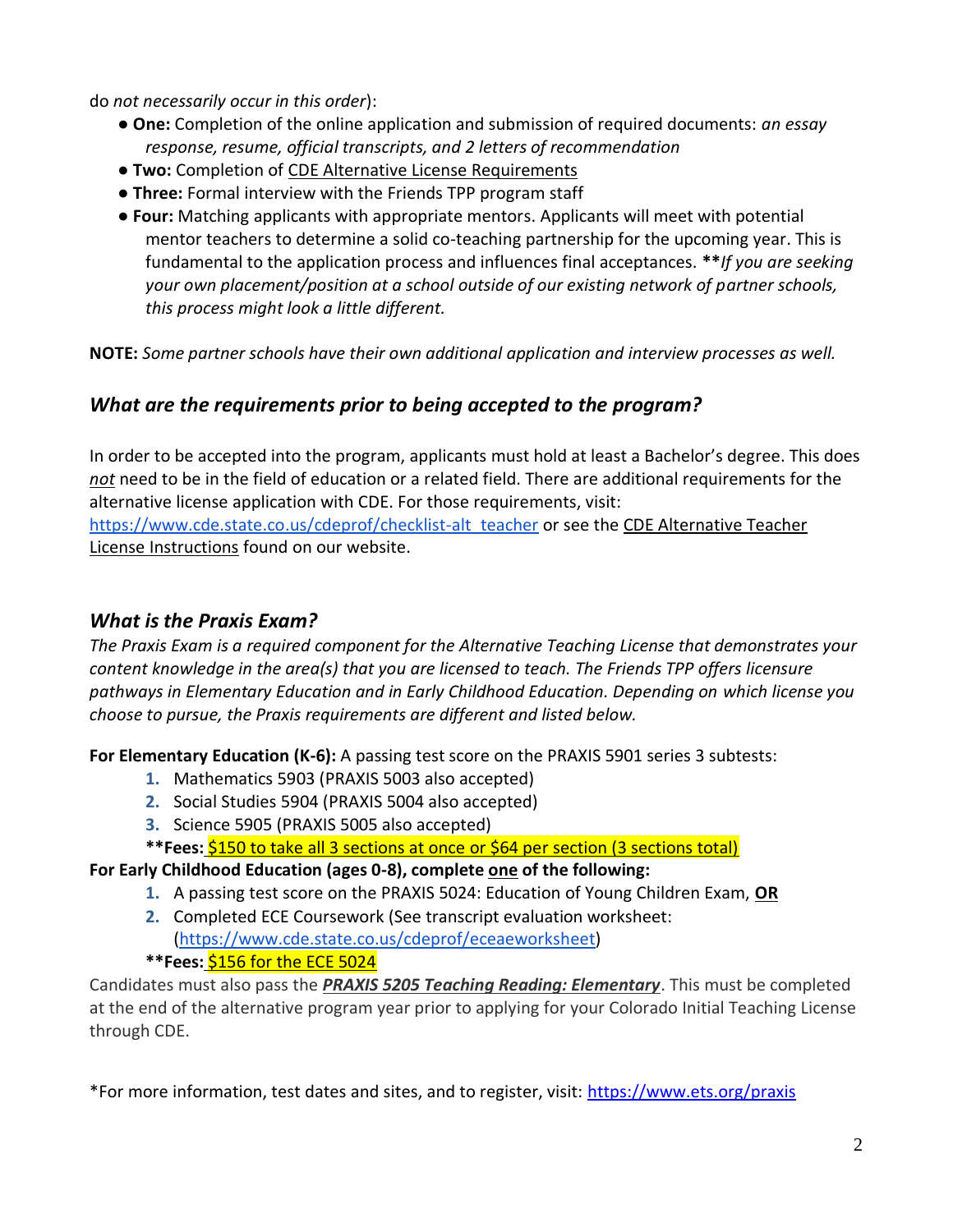### *How much does the Friends TPP cost?*

- Tuition for the Friends TPP is posted on our website (see Financial Outline) and is set each year by our Community Board. (*The cost of the Master's program through CU Denver is separate from the program tuition cost.)*
- Teacher candidates placed at Friends School will receive a tuition remission.
- Payment plans are available for the Friends TPP tuition..
- Through our partnership with the University of Colorado Denver, a Master's degree program in education is offered as an option at a substantially reduced rate. The fee depends on tuition rates determined by CU Denver in the fall of each year. (See "Financial Outline" for estimated costs.) Teacher candidates pursuing the Master's degree may be eligible for federal financial aid/student loans.
- Visit our website for the full financial outline.

## *Will I be paid as a teacher during the internship year?*

*In most cases, no. This is because during your teacher preparation year, you will not be the "Teacher of Record", meaning that you are not solely responsible for your classroom of students and families while you are in training. Instead, that is the job of your Mentor Teacher, while your main focus is on gaining experience and pedagogical knowledge through your work in the classroom, Friday seminars, and program coursework. Therefore, most TCs are contracted in an unpaid residency position at the school for the year.* 

*\*\*Applicants may secure a paid position/placement on their own, perhaps in an associate/assistant teacher role. Partnership with a school not on our current list must be approved by the Friends TPP and the host school before moving forward to ensure that requirements for licensure can be completed.*

*In the interest of your long-term success and sustainability in the teaching profession, the Friends TPP provides purposeful and personalized support on a regular basis through a Mentor Teacher, an Advisor who coaches you on your teaching practice, and the program staff.*

## *What happens during the internship year?*

- A teacher candidate is placed with a mentor teacher in a classroom at one of our partner schools or through an approved partnership. (*Information on our partner schools is available on our website.*) Placement opportunities range from preschool through 6th grade.
- The mentor and teacher candidate work closely together in a co-teaching role. The mentor gives guidance, support, encouragement and words of timely advice. The teacher candidate works first with individuals, then small groups, developing and refining his/her philosophy and teaching skills while creating a resource of curriculum ideas for future use.
- This field placement experience is not only a requirement for licensure but also provides opportunities for observation, guided practice, detailed planning and more to the teacher